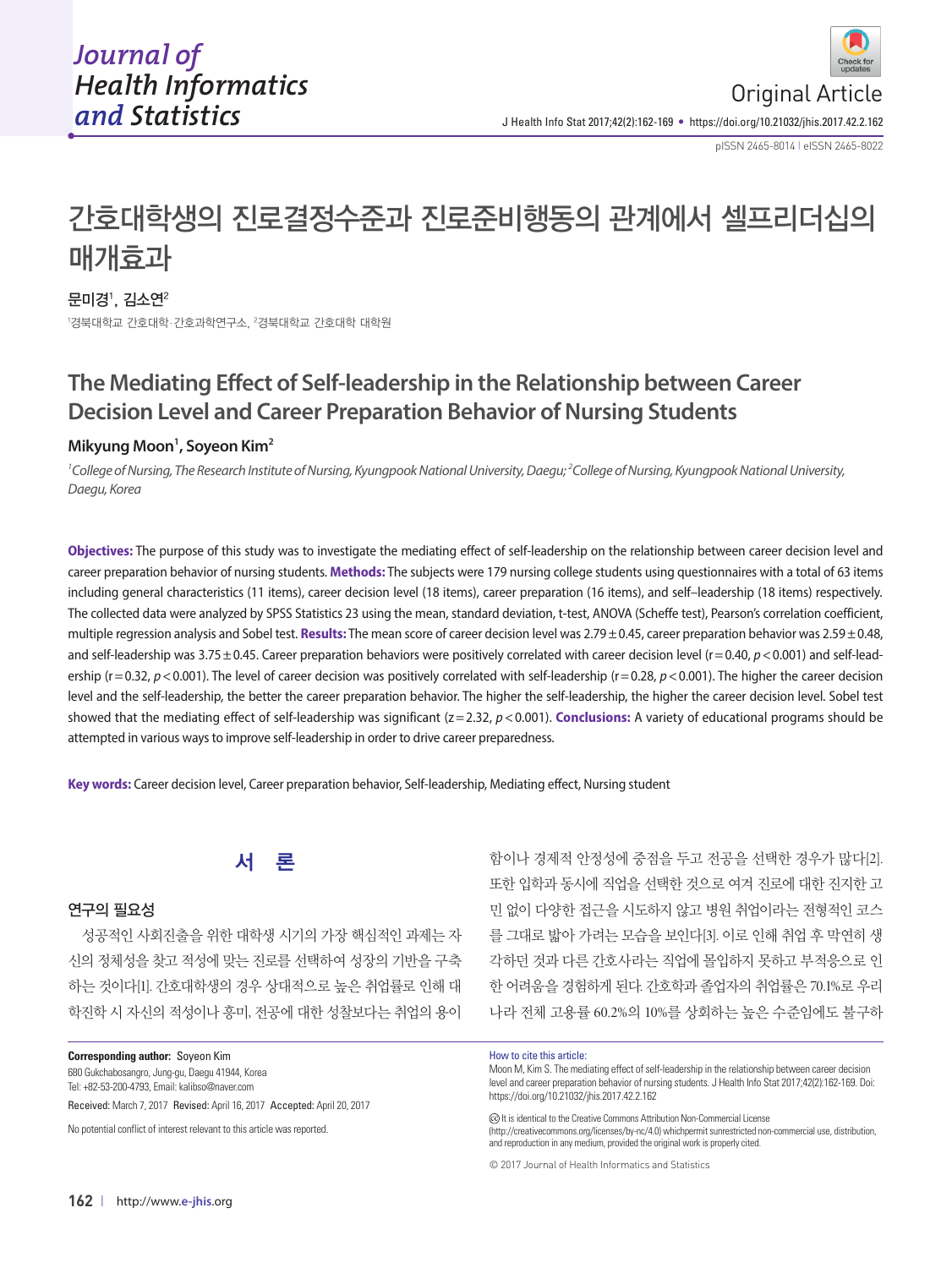고 전체 보건직종 중에서 간호직종의 이직의도가 76.0%로 가장 높은 것으로 보고되었다[4,5]. 이에 대학에서는 재학기간 동안 간호대학생 의 성공적인 취업과 이후 적응을 돕기 위한 체계적인 진로교육프로그 램의 중요성을 강조하고 있다[6].

진로(Career)란 직업 활동을 포함한 사람이 살아가는 동안 일과 관 련된 모든 일체의 활동을 말한다[7]. 이와 관련되어 주로 논의 되는 개 념은 인지적 측면에서 진로결정수준(career decision level), 실천적 측면 에서 진로준비행동(career preparation behavior)이 있다. 진로결정수준 은 진로에 대한 태도로써 자신의 전공이나 직업선택과 관련된 진로결 정과정에서 나타나는 진로에 대한 확신 정도로, 진로미결정과 진로결 정을 양극단으로 하는 연속선상에서의 어느 지점을 의미한다[7,8]. 진 로준비행동이란 진로에 대한 목표달성을 위해 필요한 것들을 합리적 이며 실현가능하도록 계획하고 그 계획을 성실히 수행하는 행동 등을 의미하며 자기성찰, 직업에 대한 정보수집, 진로와 관련된 활동의 자발 적 참여 등을 포함하며 진로결정수준과 진로준비행동은 서로 밀접한 관계가 있는 것으로 보고되고 있다[3].

전공이나 직업과 관련하여 합리적인 진로결정이 이루어진 이후에 구체적인 계획을 수립하여 행동으로 실천하는 것이야 말로 가장 이상 적일 것이나, 인지적 성숙이 반드시 행동의 실천을 동반하지는 않는다 [3,9,10]. '어떠한 것이 최선의 진로결정을 하는 것인가'와 더불어 '진로 결정이 이루어진 후 적극적인 진로준비행동을 하지 못하는 이유는 무 엇인가' 하는 것은 진로교육에서 중요하게 다루어지는 문제이다[3,9]. 이에 간호대학들은 합리적인 진로선택과 이를 수반하는 구체적인 진 로준비행동을 촉진할 수 있는 요인을 찾아 진로교육과정을 통해 그것 을 강화하는 것이 무엇보다 필요하다[9,10].

일반대학생들을 대상으로 진로결정수준과 진로준비행동의 관계를 연구한 선행문헌에서는 개인의 성격 특성이나[11], 구직효능감[12], 진 로결정 자기효능감, 진로결정 몰입[13], 의사결정 유형[14] 및 셀프리더 십[15] 등이 긍정적인 영향을 미치는 것으로 나타났다. 이 중 스스로 목 표를 설정하고 의사결정 할 수 있는 능력인 셀프리더십(self-leadership) 을 갖춘다면 합리적으로 진로를 결정하여 계획한 목표를 책임감 있게 달성할 수 있는 역량이 강화되어 보다 적극적인 진로준비활동을 수행 할 수 있을 것이다[15]. 특히, 셀프리더십은 합리적 의사결정을 증진시 키고 진로에 대한 목적성을 부여하는 데 영향을 미침으로써 진로에 대 한 태도나 목적성이 부족하고 합리적 의사결정보다는 의존적 의사결 정을 더 많이 하는 간호대학생에게 행동의 실천으로 이르게 하여 보 다 큰 효과를 기대해 볼 수 있다[6,16]. 그러나 전문직 간호사로써 올바 른 의사결정 및 판단을 수행하는 데 기본적 자질로 요구되는 셀프리더 십이 진로결정수준과 진로준비행동 사이에서 어떠한 영향을 미치는 지에 대한 연구가 아직 미흡한 실정이다. 이에 간호대학생의 셀프리더 십이 진로결정수준과 진로준비행동에 미치는 영향을 파악하여 진로 교육에 보다 효과적인 방안을 개발하는 데 기여하고자 본 연구를 수 행하였다.

# 연구 목적

본 연구의 목적은 간호대학생의 진로결정수준과 진로준비행동과의 관계에서 셀프리더십의 매개효과를 알아보고자 하는 것이며 구체적 인 목적은 다음과 같다.

- (1) 간호대학생의 진로결정수준, 진로준비행동 및 셀프리더십 수준 을 파악한다.
- (2) 간호대학생의 일반적 특성에 따른 진로결정수준, 진로준비행동 및 셀프리더십의 차이를 파악한다.
- (3) 진로결정수준, 진로준비행동, 셀프리더십의 상관관계를 알아본다.
- (4) 진로결정수준과 진로준비행동 사이에서 셀프리더십의 매개효과 를 검증한다.

# 연구 방법

# 연구 설계

본 연구는 간호대학생의 진로결정수준, 진로준비행동, 셀프리더십의 수준을 파악하고 간호대학생의 진로결정수준과 진로준비행동의 관계 에서 셀프리더십의 매개효과를 알아보고자 하는 서술적 조사연구이다.

#### 연구 대상

본 연구의 표본은 D시에 소재한 4년제 간호대학 2곳에 재학 중인 3-4학년 학생들로 연구목적을 이해하고 동의한 200명을 편의 추출하 여 구성하였다. 응답한 설문지 중 항목이 2개 이상 누락되거나 불성실 하게 작성된 21부를 제외하고 총 179부를 최종 분석하였다. 이는 통계 적 검정력 분석을 위한 프로그램인 G\*Power 3.1.9.2를 이용하여 다중 회귀분석에 필요한 효과크기 0.15, 유의수준 0.05, 검정력 0.95, 예측변 수 2개로 산출한 최소 표본수 89명을 충족하였다[17].

#### 연구 도구

본 연구의 도구는 일반적 특성 11문항, 진로결정수준 18문항, 진로준 비행동 16문항, 셀프리더십 18문항을 포함하여 총 63문항으로 구성된 구조화된 설문지이다.

#### 진로결정수준

진로결정수준이란 자신의 전공이나 직업선택과 관련한 진로결정과 정에서 나타나는 진로에 대한 확신 정도이며[3], Osipow et al. [18]가 만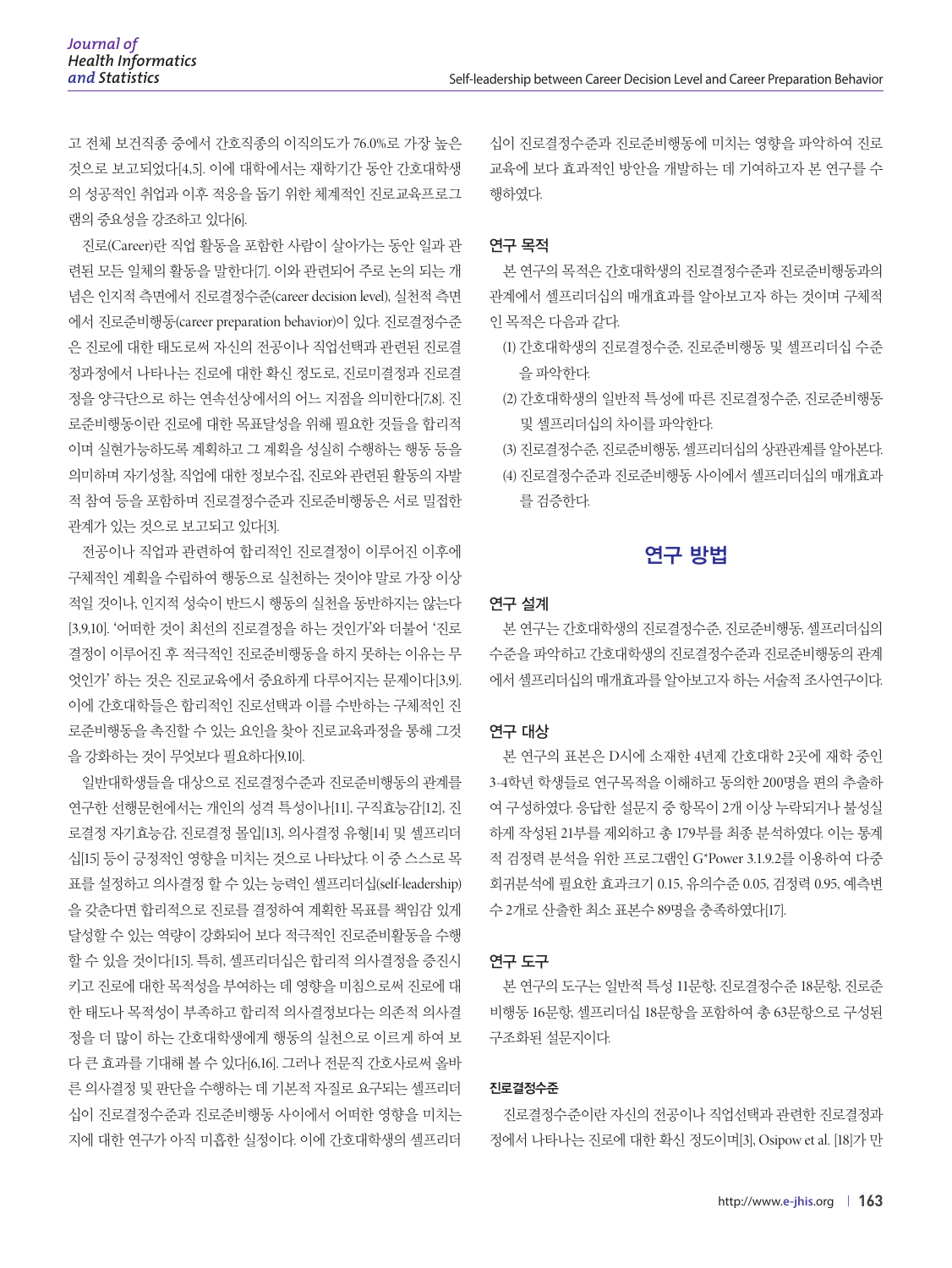든 Career Decision Scale을 Koh [5]가 우리나라 문화에 맞추어 문장표 현이 적절하도록 번안한 도구를 사용하였다. 4점 척도로써 첫 2문항은 전공 진로 및 전공 선택에서의 확신수준, 나머지 16문항은 교육과 직업 미결정의 전제조건을 확인하는 것이다. 1-2번 문항은 점수가 높을수록 확신 수준이 높은 것을 의미하며 3-18문항은 점수가 높을수록 진로가 미결정되어있음을 의미하므로 연구 취지에 맞게 역 채점하여 점수가 높을수록 진로결정수준 또한 높은 것을 의미한다. 본 도구의 신뢰도 Cronbach's α는 0.90이었다.

#### 진로준비행동

진로에 대한 목표달성을 위해 필요한 것들을 합리적이며 실현가능 하도록 계획하고 그 계획을 성실히 수행하는 행동을 의미하는 진로준 비행동은 Kim and Kim [3]이 개발한 도구로 16문항을 사용해 측정하 였다. 도구는 4점 척도로 '전혀 그렇지 않다' 1점, '아니다' 2점, '그렇다' 3점, '매우 그렇다' 4점으로 점수가 높을수록 진로준비행동의 정도가 좋음을 의미한다. 본 도구의 신뢰도 Cronbach's α는 0.89이었다.

#### 셀프리더십

셀프리더십이란 자신의 능력을 파악하고 주어진 과업을 성공적으 로 수행하기 위해 개인이 스스로를 이끄는 것으로, 타인이 아닌 본인 이 자신의 리더가 되어 스스로 생각이나 행동을 바람직한 방향으로 통제하고 행동하는 것이다[15]. 본 연구에서 사용한 도구는 Mans [19] 가 개발한 설문지를 기초로 Kim [20]이 수정·보완한 것으로 자기기대, 리허설, 목표설정, 자기보상, 자기비판, 건설적 사고의 6개 영역에서 각 3문항씩 18문항으로 Likert의 5단계 평정척도를 사용하여 측정하였으 며, 23-37점은 낮은 수준, 38-52는 보통 수준, 53-67은 높은 수준, 68-75 는 매우 높은 수준을 의미한다. 본 도구의 신뢰도 Cronbach's α는 0.84 이었다.

#### 자료수집 방법 및 윤리적 고려

본 연구는 대상 간호대학의 교수에게 연구의 목적에 대하여 구체적 으로 설명하고 자료수집에 협조를 요청하여 허락을 받은 후 진행되었 다. 연구 참여자에 대한 윤리적 고려를 위하여 참여 간호대학생들의 수업 및 실습과 직·간접적 관련이 없는 연구자가 자료 수집을 진행하였 다. 연구자는 수업 후 교수자가 없는 공간에서 참여 학생들에게 연구 의 목적과 내용, 진행과정상 익명성 및 비밀보장에 대한 내용을 설명 하였다. 또한 연구 참여 중단을 원할 때는 언제든지 참여를 철회할 수 있으며, 이에 대한 어떠한 불이익도 없을 것임을 알리고 수집된 자료는 연구목적으로만 이용됨을 고지하였다. 이후 자발적으로 연구 참여에 동의한 자를 대상으로 서면으로 동의를 받은 후 설문 조사를 시행하 였다. 설문 응답 소요 시간은 약 10-15분이었으며, 설문 조사를 마친 후 소정의 감사품을 지급하였다.

#### 자료 분석

수집된 자료는 SPSS 23.0 프로그램(SPSS Inc., Chicago, IL, USA)을 이용하여 분석하였으며 주요 분석 방법은 다음과 같다.

- (1) 대상자의 일반적 특성은 실수와 백분율을 구하였다.
- (2) 대상자의 진로결정수준, 진로준비행동, 셀프리더십은 평균과 표 준편차로 산출하였다.
- (3) 대상자의 일반적 특성에 따른 진로결정수준, 진로준비행동, 셀프 리더십은 독립표본 t-test, ANOVA로 분석하였으며 사후검증 (Scheffe test)을 실시하였다.
- (4) 진로결정수준, 진로준비행동, 셀프리더십 간의 상관관계를 알아 보기 위해 Pearson's correlation coefficient를 이용하여 분석하였다.
- (5) 진로결정수준과 진로준비행동의 관계에서 셀프리더십의 매개효 과를 검증하기 위해 Baron and Kenny [21]가 제시한 3단계 다중 회귀분석을 실시하고, 매개효과의 통계적 유의성을 검증하기 위 해 Sobel test를 적용하였다[22].
- 3단계 다중회귀분석의 방법은 다음과 같다.
- (1) 1단계: 독립변인 진로결정수준이 매개변인 셀프리더십에 유의한 영향을 미치는지 검증하였다.
- (2) 2단계: 독립변인 진로결정수준이 종속변인 진로준비행동에 유의 한 영향을 미치는지 검증하였다.
- (3) 3단계: 독립변인 진로결정수준과 매개변인 셀프리더십을 방정식 에 함께 투입하여 셀프리더십이 종속변인 진로준비행동에 유의 한 영향을 미치는지 검증하였다.

독립변수인 진로결정수준이 종속변수인 진로준비행동에 미치는 영 향력이 2단계의 점수보다 3단계에서 더 작아야 한다. 3단계에서 매개 변수인 셀프리더십이 통제되었을 때, 독립변수 진로결정수준이 종속 변수 진로준비행동에 미치는 영향이 유의하지 않으면 완전매개, 유의 하면 부분매개 역할을 하는 것으로 해석할 수 있다[12,21].

# 연구 결과

#### 대상자의 일반적 특성

본 연구 대상자의 평균 연령은 23.2세이고, 성별은 여성이 91.6%, 남 성이 8.4%로 여성이 남성보다 많았다. 학년은 3학년이 30.2%이고 4학년 이 69.8%로 두 배수의 차이를 보였다. 대상자의 과반수는 종교가 없다 고 대답하였으며(58.7%) 다음으로 기독교인이 20.7%로 가장 많았다. 과 반수인 61.5%가 현재 동아리 활동을 하고 있었으며, 학교 성적은 평균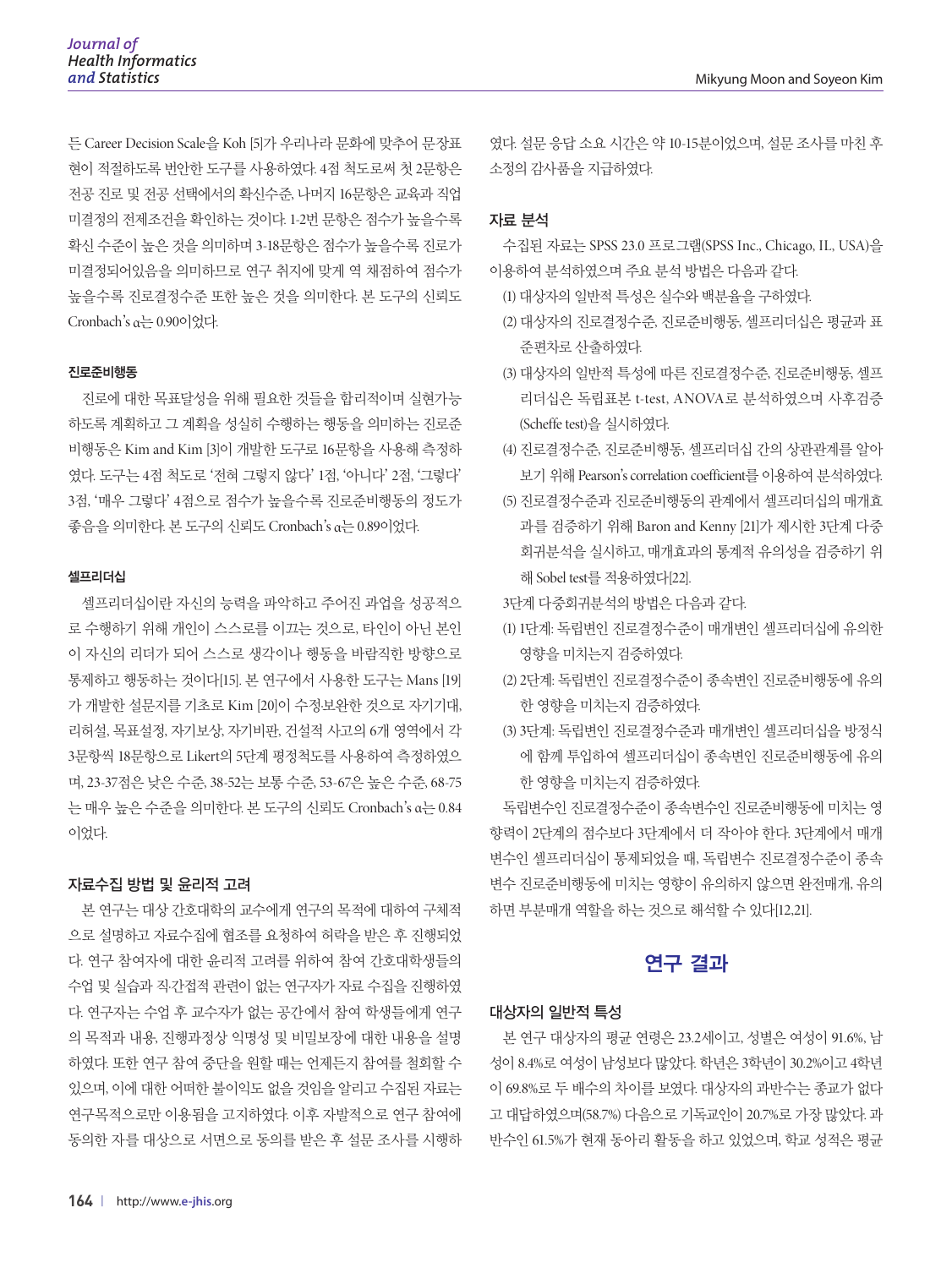|                                                                                                                                                                                                                                                  | $n$ (%)                                                                         | Career decision level                                                                                               |         | Career preparation behavior                |                                                                                                                     |         | Self leadership           |                                                                                                                     |         |                           |
|--------------------------------------------------------------------------------------------------------------------------------------------------------------------------------------------------------------------------------------------------|---------------------------------------------------------------------------------|---------------------------------------------------------------------------------------------------------------------|---------|--------------------------------------------|---------------------------------------------------------------------------------------------------------------------|---------|---------------------------|---------------------------------------------------------------------------------------------------------------------|---------|---------------------------|
| Factors                                                                                                                                                                                                                                          |                                                                                 | $M \pm SD$                                                                                                          | t/F     | p<br>(Scheffe)                             | $M \pm SD$                                                                                                          | t/F     | р<br>(Scheffe)            | $M \pm SD$                                                                                                          | t/F     | р<br>(Scheffe)            |
| Age (y)<br>$\leq 22^a$<br>23 <sup>b</sup><br>24 <sup>c</sup><br>$\geq$ 25 <sup>d</sup>                                                                                                                                                           | 54 (30.2)<br>70 (39.1)<br>39 (21.8)<br>16(8.9)                                  | $2.9 \pm 0.4$<br>$2.8 \pm 0.4$<br>$2.7 \pm 0.5$<br>$2.7 \pm 0.5$                                                    | 1.07    | 0.366                                      | $2.4 \pm 0.5$<br>$2.7 \pm 0.4$<br>$2.6 \pm 0.5$<br>$2.5 \pm 0.6$                                                    | 3.61    | 0.015<br>(a < b)          | $3.8 \pm 0.5$<br>$3.8 + 0.5$<br>$3.7 \pm 0.4$<br>$3.7 \pm 0.5$                                                      | 0.25    | 0.858                     |
| Gender<br>Male<br>Female                                                                                                                                                                                                                         | 15(8.4)<br>164 (91.6)                                                           | $2.6 \pm 0.3$<br>$2.8 \pm 0.5$                                                                                      | $-2.11$ | 0.036                                      | $2.4 \pm 0.4$<br>$2.6 \pm 0.5$                                                                                      | $-1.82$ | 0.070                     | $3.5 \pm 0.4$<br>$3.8 \pm 0.5$                                                                                      | $-2.29$ | 0.023                     |
| School year<br>3st<br>4st                                                                                                                                                                                                                        | 54 (30.2)<br>125 (69.8)                                                         | $2.9 \pm 0.5$<br>$2.8 \pm 0.5$                                                                                      | 1.20    | 0.233                                      | $2.4 \pm 0.4$<br>$2.7 \pm 0.5$                                                                                      | $-3.35$ | 0.001                     | $3.7 \pm 0.5$<br>$3.8 \pm 0.4$                                                                                      | $-0.60$ | 0.551                     |
| Religion<br>Christian<br>Buddhism<br>Catholic<br>None                                                                                                                                                                                            | 37 (20.7)<br>21(11.7)<br>16(8.9)<br>105 (58.7)                                  | $2.9 \pm 0.5$<br>$2.9 \pm 0.5$<br>$2.7 \pm 0.4$<br>$2.7 \pm 0.4$                                                    | 1.81    | 0.147                                      | $2.7 \pm 0.4$<br>$2.6 \pm 0.6$<br>$2.5 \pm 0.6$<br>$2.6 \pm 0.5$                                                    | 0.62    | 0.605                     | $3.7 \pm 0.4$<br>$3.8 \pm 0.6$<br>$3.7 \pm 0.4$<br>$3.8 \pm 0.4$                                                    | 0.42    | 0.739                     |
| Circle activity<br>Yes<br>No                                                                                                                                                                                                                     | 110 (61.5)<br>69 (38.5)                                                         | $2.8 \pm 0.5$<br>$2.7 \pm 0.4$                                                                                      | 1.42    | 0.158                                      | $2.6 \pm 0.5$<br>$2.6 \pm 0.4$                                                                                      | 0.18    | 0.860                     | $3.8 + 0.5$<br>$3.7 \pm 0.4$                                                                                        | 1.07    | 0.287                     |
| <b>GPA</b><br>Α<br>B<br>$C \geq$                                                                                                                                                                                                                 | 47 (26.3)<br>121 (67.6)<br>11(6.1)                                              | $2.9 \pm 0.5$<br>$2.8 \pm 0.4$<br>$2.5 \pm 0.5$                                                                     | 2.38    | 0.095                                      | $2.7 \pm 0.5$<br>$2.6 \pm 0.4$<br>$2.3 \pm 0.7$                                                                     | 1.98    | 0.141                     | $3.9 \pm 0.4$<br>$3.7 \pm 0.4$<br>$3.6 \pm 0.6$                                                                     | 2.42    | 0.092                     |
| Academic selection time<br>Middle school <sup>a</sup><br>1st high school <sup>b</sup><br>2st high school <sup>c</sup><br>3st high school <sup>d</sup><br>After College Scholastic Ability Test <sup>e</sup><br>Othersf                           | 10(5.6)<br>22(12.3)<br>25 (14.0)<br>68 (38.0)<br>46 (25.7)<br>8(4.5)            | $3.2 \pm 0.5$<br>$2.9 \pm 0.4$<br>$2.9 \pm 0.3$<br>$2.7 \pm 0.4$<br>$2.7 \pm 0.4$<br>$2.8 \pm 0.7$                  | 3.51    | 0.005<br>(a > e)                           | $2.8 \pm 0.5$<br>$2.7 \pm 0.4$<br>$2.5 \pm 0.4$<br>$2.6 \pm 0.5$<br>$2.6 \pm 0.5$<br>$2.7 \pm 0.8$                  | 0.75    | 0.588                     | $3.9 \pm 0.6$<br>$3.7 \pm 0.5$<br>$3.6 \pm 0.5$<br>$3.8 \pm 0.4$<br>$3.8 \pm 0.5$<br>$3.9 \pm 0.5$                  | 1.38    | 0.233                     |
| Reason for application<br>In favor of a job <sup>a</sup><br>A valuable jobb<br>In aptitude <sup>c</sup><br>A stable job <sup>d</sup><br>Fit at school grade <sup>e</sup><br>Parents/bystender recommendation <sup>f</sup><br>Others <sup>9</sup> | 57 (31.8)<br>31 (17.3)<br>46 (25.7)<br>5(2.8)<br>12(6.7)<br>26 (14.5)<br>2(1.1) | $2.6 \pm 0.4$<br>$2.9 \pm 0.4$<br>$3.0 \pm 0.5$<br>$3.0 \pm 0.5$<br>$2.6 \pm 0.4$<br>$2.7 \pm 0.4$<br>$3.1 \pm 0.8$ | 4.54    | 0.000<br>(a < c)                           | $2.6 \pm 0.5$<br>$2.6 \pm 0.5$<br>$2.6 \pm 0.4$<br>$3.0 \pm 0.5$<br>$2.4 \pm 0.3$<br>$2.4 \pm 0.6$<br>$2.9 \pm 0.7$ | 2.10    | 0.056                     | $3.8 \pm 0.5$<br>$3.7 \pm 0.4$<br>$3.8 \pm 0.5$<br>$3.9 \pm 0.6$<br>$3.7 \pm 0.4$<br>$3.7 \pm 0.4$<br>$3.3 \pm 0.6$ | 0.57    | 0.754                     |
| Satisfaction level with graduation<br>$(missing = 1, n = 178)$<br>Very satisfied <sup>a</sup><br>Satisfied <sup>b</sup><br>Moderate <sup>c</sup><br>Dissatisfied <sup>d</sup><br>Very dissatisfied <sup>e</sup>                                  | 16(8.9)<br>78 (43.6)<br>63 (35.2)<br>19 (10.6)<br>2(1.1)                        | $3.3 \pm 0.5$<br>$2.9 \pm 0.4$<br>$2.6 \pm 0.3$<br>$2.5 \pm 0.4$<br>$2.6 \pm 0.2$                                   | 16.94   | 0.000<br>(a > b > c,<br>$a > d$ ,<br>b > d | $2.9 \pm 0.4$<br>$2.7 \pm 0.5$<br>$2.5 \pm 0.4$<br>$2.3 \pm 0.6$<br>$2.5 \pm 0.3$                                   | 4.17    | 0.003<br>(a > d)          | $4.0 \pm 0.4$<br>$3.9 \pm 0.5$<br>$3.6 \pm 0.4$<br>$3.7 \pm 0.5$<br>$3.4 \pm 0.1$                                   | 4.99    | 0.001<br>(a > c)<br>b > c |
| Plans for after graduation<br>Hospital job<br>Others                                                                                                                                                                                             | 153 (85.5)<br>26 (14.5)                                                         | $2.8 \pm 0.4$<br>$2.6 \pm 0.5$                                                                                      | 1.88    | 0.062                                      | $2.6 \pm 0.5$<br>$2.6 \pm 0.4$                                                                                      | $-0.07$ | 0.945                     | $3.7 \pm 0.5$<br>$3.8 \pm 0.5$                                                                                      | $-0.98$ | 0.331                     |
| Employment information<br>Internet/jobportalsite <sup>a</sup><br>Friend/acquaintance <sup>b</sup><br>Theagencythathope<br>(hospital/healthcenter) <sup>c</sup>                                                                                   | 90 (50.3)<br>79 (44.1)<br>8(4.5)                                                | $2.9 \pm 0.5$<br>$2.7 \pm 0.4$<br>$3.1 \pm 0.6$                                                                     | 4.24    | 0.006                                      | $2.7 \pm 0.4$<br>$2.5 \pm 0.5$<br>$3.2 \pm 0.5$                                                                     | 6.57    | 0.000<br>(a < c,<br>b < c | $3.8 \pm 0.4$<br>$3.7 \pm 0.5$<br>$4.1 \pm 0.5$                                                                     | 1.96    | 0.122                     |
| Others <sup>d</sup><br>Total                                                                                                                                                                                                                     | 2(1.1)                                                                          | $2.9 \pm 0.3$<br>$2.8 \pm 0.5$                                                                                      | 498.8   | 1.83-4.00                                  | $2.8 \pm 0.2$<br>$2.6 \pm 0.5$                                                                                      | 464.33  | 1.13-3.88                 | $3.8 \pm 0.6$<br>$3.8 \pm 0.5$                                                                                      | 671.15  | 2.50-4.94                 |

**Table 1.** General characteristics according to career decision level, career reparation behavior and self leadership (n=179)

M±SD, mean±standard deviation; GPA, grade point average.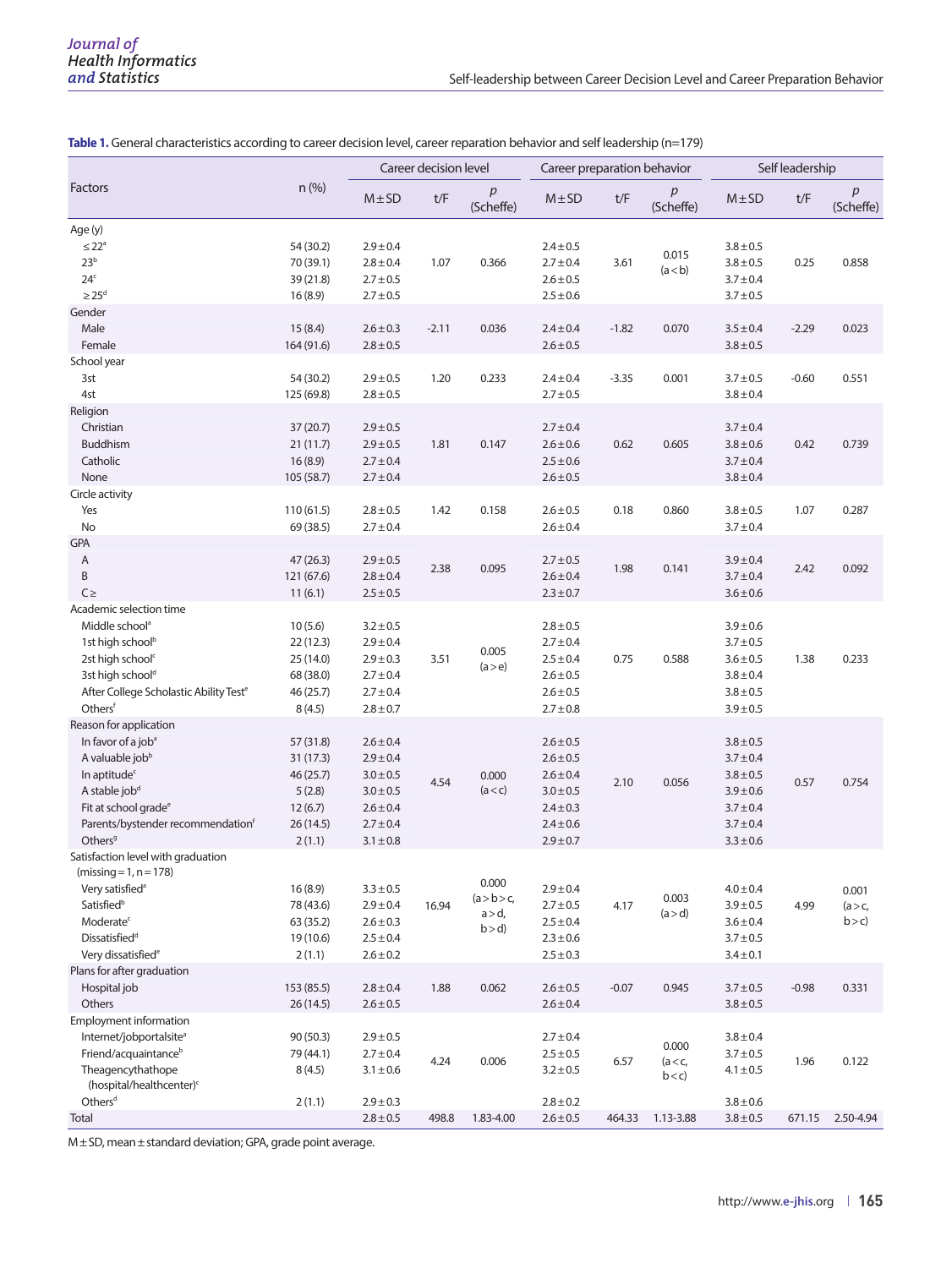학점이 B인 학생이 67.6%로 가장 많았다. 간호학과 선택 시기가 언제인 가에 대한 질문에 고등학교 3학년 38.0%, 수능 후 25.7%, 고등학교 2학 년 14%, 고등학교 1학년 12.3%, 중학교 5.6%로의 순으로 응답하였으며, 간호학과 지원동기로는 '취업이 유리해서'라고 대답한 학생이 31.8%로 가장 많았고, '적성에 맞을 것 같아서' 25.7%, '가치 있는 직업이라서' 17.3%, '부모님 또는 주위의 권유로' 14.5%, '성적에 맞추어' 6.7%, '안정 적인 직장이라서' 2.8% 순으로 응답하였다. 전공만족도에 대해서는 '만 족'이라고 응답한 학생이 43.6%로 가장 많았고, '보통'이라고 응답한 학 생이 35.2%, '불만족' 10.6%, '매우 만족' 8.7%, '매우 불만족' 1.1%로 응 답하였으며 1개의 결측값이 발생하였다. 졸업 후 첫 번째로 희망하는 진로에 대해서는 '병원 취업'이 85.5%로 가장 많았고, 취업 준비 시에 정보를 얻는 곳으로 '인터넷 또는 취업포털사이트'가 50.3%, '친구나 선 배 등 주변지인'이 44.1%로 주로 인터넷이나 주변 지인들을 통해 취업 정보를 얻고 있었으며, 그 외에 '취업을 희망하는 기관(병원, 보건소 등)'이라고 응답한 학생이 4.5%이었다(Table 1).

#### 간호대학생의 진로결정수준, 진로준비행동 및 셀프리더십의 수준

Table 2는 대상자의 진로결정수준, 진로준비행동, 셀프리더십 정도 를 분석한 것이다. 진로결정수준은 4점 만점에 평균 2.8±0.5점이었고, 진로준비행동은 4점 만점에 평균 2.6±0.5점, 셀프리더십은 5점 만점에 평균 3.8±0.5점으로 나타났다.

# 일반적 특성에 따른 진로결정수준, 진로준비행동 및 셀프리더십의 차이

진로결정수준은 대상자의 성별, 학과 선택 시기, 간호학과 지원동기, 전공만족도, 취업 정보 획득 방법에 따라 차이를 보였다. 성별의 경우 여학생이(t =2.11, *p* = 0.036), 학과 선택 시기가 중학교인 경우(F =3.51,

**Table 2.** Level of career decision level, career preparation behavior and self leadership (n=179)

| Variables                   | Min | Max | Total | Mean | SD  |
|-----------------------------|-----|-----|-------|------|-----|
| Career decision level       | 1.8 | 4.0 | 498.8 | 2.8  | 0.5 |
| Career preparation behavior | 1.1 | 3.9 | 464.3 | 2.6  | 0.5 |
| Self leadership             | つち  | 4.9 | 671.6 | 3.8  | 0.5 |

SD, standard deviation.

*p* = 0.005), 간호학과 지원동기가 기타(vison에 따라, 남들이 하지 않는 일을 해보고 싶었다)인 경우(F = 4.54, *p* < 0.001), 전공에 대해 매우 만족 하는 경우(F =16.94, *p* < 0.001), 취업을 희망하는 기관에서 취업정보를 얻고자 하는 경우(F = 4.24, *p* = 0.006) 진로결정수준이 유의하게 더 높 았다(Table 1).

진로준비행동은 대상자의 나이, 학년, 전공만족도, 취업 정보 획득 방법에 따라 차이를 보였다. 23세인 대상자(F =3.61, *p* = 0.015), 4학년 (t= -3.35, *p* = 0.001), 전공에 대해 매우 만족하는 경우(F = 4.17, *p* = 0.003), 취업을 희망하는 기관에서 취업정보를 얻고자 하는 경우(F = 6.57, *p* < 0.001) 진로준비행동이 유의하게 더 높았다(Table 1).

셀프리더십은 성별, 전공만족도에 따라 차이를 보였다. 여학생인 경 우(t = -2.29, *p* = 0.023), 전공에 대해 매우 만족하는 경우(F = 4.99, *p* = 0.001) 셀프리더십이 유의하게 더 높았다(Table 1).

#### 대상자의 진로결정수준, 진로준비행동, 셀프리더십의 상관관계

간호대학생의 진로결정수준, 진로준비행동, 셀프리더십 간의 상관관 계를 분석한 결과 진로준비행동은 진로결정수준(r= 0.40, *p* < 0.001), 셀 프리더십(r= 0.32, *p* < 0.001)과 유의한 양의 상관관계가 있었으며, 진로 결정수준은 셀프리더십(r= 0.28, *p* < 0.001)과 유의한 양의 상관관계가 있었다. 다시 말해 진로결정수준, 셀프리더십이 높을수록 진로준비행 동을 잘 하며, 셀프리더십이 높은 학생은 진로결정수준도 높다는 것으 로 나타났다(Table 3).

#### 진로결정수준과 진로준비행동 사이에서 셀프리더십의 매개효과

진로결정수준과 진로준비행동의 관계에서 셀프리더십이 둘 사이에 서 매개변수로 작용하는 것을 검증하기 위해 Baron and Kenny [21]가 제시한 절차에 따라 3단계 다중회귀분석을 한 결과는 다음과 같다 (Table 4).

**Table 3.** Correlational relationships among the variables (n=179)

| Variables                                               |           | Career decision level Career preparation behavior<br>r(p) |  |  |  |  |
|---------------------------------------------------------|-----------|-----------------------------------------------------------|--|--|--|--|
|                                                         | r(p)      |                                                           |  |  |  |  |
| Career preparation<br>behavior                          | $0.40***$ |                                                           |  |  |  |  |
| Self leadership                                         | $0.28***$ | $0.32***$                                                 |  |  |  |  |
| $\mathbf{v} \cdot \mathbf{v}$ $\mathbf{v}$ $\mathbf{v}$ |           |                                                           |  |  |  |  |

\*\*\**p*<0.001.

**Table 4.** Mediating effect of self leadership in the relationship between career decision level and career preparation behavior (n=179)

| Equations         |                                                                 | В    |      |      |         |      | Adi, $R^2$ |       |         |
|-------------------|-----------------------------------------------------------------|------|------|------|---------|------|------------|-------|---------|
| Step1             | Career decision level $\rightarrow$ Self leadership             | 0.28 | 0.28 | 3.86 | < 0.001 | 0.08 | 0.07       | 14.90 | < 0.001 |
| Step <sub>2</sub> | Career decision level $\rightarrow$ Career preparation behavior | 0.42 | 0.40 | 5.74 | < 0.001 | 0.16 | 0.15       | 32.92 | < 0.001 |
| Step3             | Career decision level $\rightarrow$ Career preparation behavior | 0.35 | 0.33 | 4.74 | < 0.001 | 0.21 | 0.20       | 22.85 | < 0.001 |
|                   | Self leadership $\rightarrow$ Career preparation behavior       | 0.25 | 0.23 | 3.31 | 0.001   |      |            |       |         |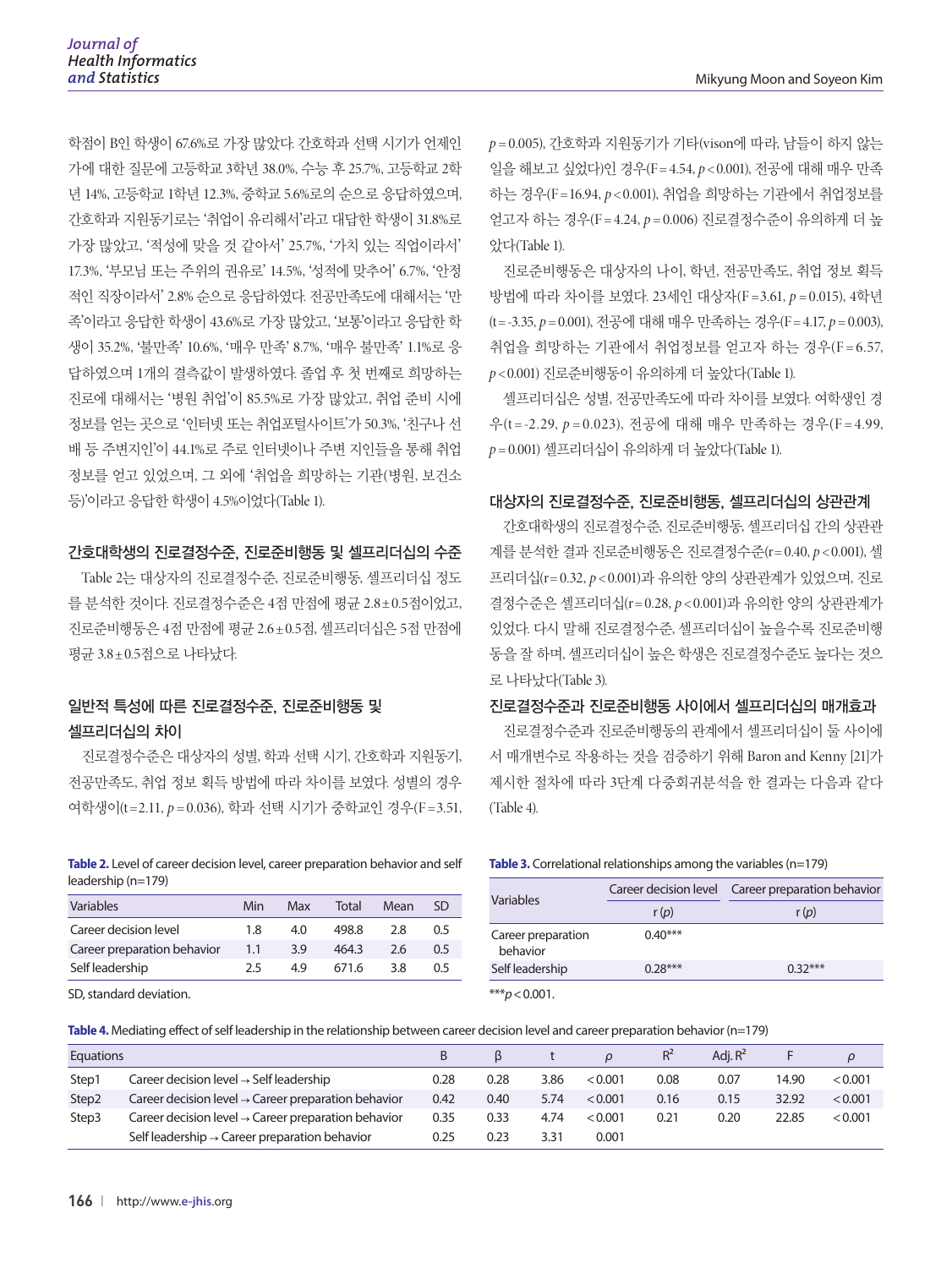

**Figure 1.** Model showing the influence of career decision level on career preparation behavior and the mediating effect of self leadership.

1단계에서 독립변인 진로결정수준이 매개변인 셀프리더십을 유의하 였으며(β= 0.28, *p* < 0.001), 2단계에서도 독립변인 진로결정수준이 종속 변수 진로준비행동에 유의하였다(β= 0.40, *p* < 0.001). 3단계에서 독립변 수 진로결정수준과 매개변수 셀프리더십을 함께 투입하였을 때 셀프 리더십은 진로준비행동에 유의하였으며(β = 0.23, *p* = 0.001), 진로결정 수준은 진로준비행동에 유의하였으나(β= 0.33, *p* < 0.001) 2단계에 비하 여 진로결정수준의 표준화된 회귀계수 값이 감소하였다. 이러한 측정 값을 해석해 보면 셀프리더십은 진로결정수준이 진로준비행동에 영 향을 미칠 때 이를 부분매개 한다.

다중회귀분석을 통해 알아본 매개효과를 보다 직접적인 방법으로 통계적으로 유의한지 알아보기 위해 Sobel test [23]를 적용하여 세 변인 의 관계와 그 효과를 검증하였다. Sobel test를 실시한 결과 셀프리더십 의 매개효과가 유의한 것으로 검증되었다(z = 2.32, *p* < 0.001) (Figure 1).

# 논 의

본 연구는 간호대학생을 대상으로 일반적 특성에 따른 진로결정수 준과 진로준비행동 및 셀프리더십의 수준과 차이를 알아보고 세 변수 간의 상호관련성을 파악한 후 진로결정수준과 진로준비행동 사이에서 셀프리더십의 매개역할을 검증하였다. 이를 토대로 셀프리더십이 진로 준비행동에 중요한 영향을 주는 요인임을 확인하고, 간호대학생의 진 로준비행동 향상을 위한 교육프로그램 개발에 기여하고자 하였다.

간호대학생의 진로결정수준, 진로준비행동 및 셀프리더십의 수준을 살펴보면 다음과 같다. 진로결정수준은 4점 만점에 평균 2.8점이고 총 점은 평균 50.2점이었다. 이것은 인문·사회계열 대학생 총점 평균 52.9 점, 자연·공학계열 총점 평균 51.8점[22]과 유사하였다. 그러나 진로준비 행동의 경우 4점 만점에 평균 2.6점, 총점 평균은 41.5점으로 측정되었 는데, 이것은 일반대학생들을 대상으로 같은 도구를 이용하여 측정한 총점 평균 55.5점[23]에 비하여 낮은 점수였다. 이와 같이 간호대학생들 의 진로결정수준의 점수는 낮지 않으나 진로준비행동 점수에서 이러 한 차이를 보이는 이유는 일반대학생들에 비해 대부분의 간호대학생 들이 입학과 동시에 간호사라는 직업이 이미 정해진 것으로 간주되어 다양한 진로를 모색하기보다는 졸업 후 임상간호사로써 병원에 취업 하는 정형화된 코스를 따를 뿐 적극적인 진로에 대한 준비행동이 부 족함을 보여준다[3]. 셀프리더십은 5점 만점에 평균 3.8점으로 일반대 학생들을 대상으로 같은 도구를 이용하여 측정한 평균 3.5점보다 높 게 나타났다[24]. 간호대학생의 경우 졸업 후 전문직 간호사로서 갖추 어야할 기본 소양으로 임상실습 등을 통해 문제 해결능력을 함양하고 리더십의 중요성을 학습해 왔기 때문에 일반대학생에 비하여 셀프리 더십의 수준이 높은 것으로 추측해 볼 수 있다[25]. 최근 연구에서 임 상실습경험이 셀프리더십에 긍정적인 영향을 주는 요인으로 거론되었 는데 이는 그 가능성을 일부 시사하는 바가 있으므로 이와 관련하여 추가 연구가 필요할 것으로 사료된다[26,27].

간호대학생의 일반적 특성에 따른 진로결정수준, 진로준비행동 및 셀프리더십의 차이는 다음과 같다. 진로결정수준은 성별에 따라 차이 가 있는 것으로 조사되었는데 여학생이 남학생에 비하여 유의하게 높 은 것으로 나타났다. 이것은 간호대학생을 대상으로 같은 도구를 사용 한 Kim [28]의 연구와 반대되는 결과이며 일반대학생을 대상으로 같 은 도구를 사용한 Park and Lee [9]의 연구에서 성별에 따른 유의한 차 이가 없었다는 것과 다른 결과였다. 이처럼 일관적인 결과도출이 되지 않는 이유로 간호학과의 성비가 일반 대학에 비하여 불균형이 심하다 는 특수성 때문에 제한점이 있어 발생한 결과라고 추측해 볼 수 있으 므로 추후 연구가 필요하다. 다음으로 학과 선택 시기가 빠를수록 지 원 동기와 취업정보 획득방법이 적극성을 띨수록 진로결정수준이 높 은 것으로 나타났다. 이것은 전공에 대한 본인의 적극적인 개입이 자신 감을 북돋우고 학교생활을 충실하게 할 수 있게 해주어 그로인해 진 로에 대한 확신을 갖게 하여 진로결정수준이 높아진다는 Kim [28]의 연구와 같은 맥락이다. 그러므로 본인의 의지로 직업을 선택하는 것이 그에 대한 자신감을 높이고 이직률을 낮추는 데 도움이 되므로 진로 지도프로그램을 개발할 때에 반드시 이 점이 고려되어야 할 것이다. 진 로준비행동은 나이와 학년에 따라 3학년보다는 4학년이, 23세인 대상 자가 더 잘하는 것으로 나타났다. 진로준비행동이 성숙에 따라 영향 을 받는다는 선행연구와 일치하는 결과이다[2,3,28]. 또한 진로준비행 동을 잘하는 경우 취업정보획득방법 또한 적극적임을 알 수 있었다. 셀프리더십은 여학생이 남학생에 비하여 유의하게 높은 것으로 나타 났다. 이것은 간호대학생을 대상으로 같은 도구를 사용하여 연구한 Yang and Moon [26], Park and Han [27]의 연구와 일치하지 않는 결과 로 간호대학생을 대상으로 같은 도구를 사용하였음에도 성별에 따라 유의하지 않거나 오히려 남학생이 높다는[29] 결과가 도출되는 등 결 과가 일관적이지 않았다. 이는 앞서 진로결정수준에서 성별에 따른 차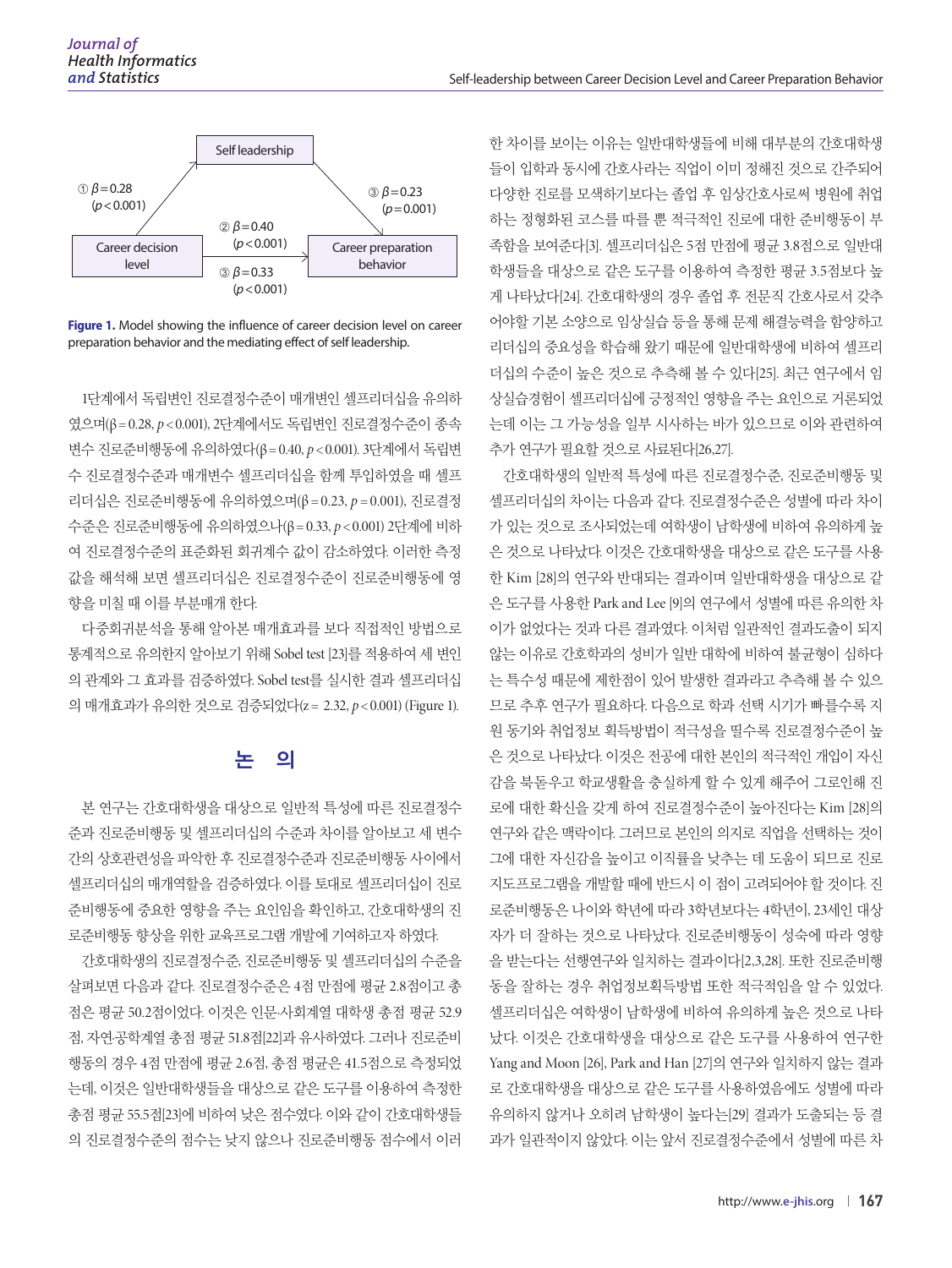이가 연구마다 다른 것과 같이 간호학과의 특수성인 성별에 불균형으 로 인한 것으로 볼 수 있다. 일반특성 중 전공만족도는 진로결정수준, 진로준비행동, 셀프리더십 모두에서 유의하게 높은 것으로 나타났다. 전공을 선택함에 있어 본인이 적극적으로 개입하여 목적의식을 가지 고 학업에 충실히 임할 수 있었기에 그 만족도 또한 높은 것으로 볼 수 있겠다[28]. 높은 만족도는 진로에 대한 적극적인 행동을 불러오게 되 고 이것은 취업준비 활동에까지 그 영향을 미치게 된다[28,30]. 그러므 로 진로지도프로그램 개발 시에 성공적인 적응사례를 소개하고 전공 에 대한 자부심을 고취시키는 등 전공에 대한 만족도를 올릴 수 있는 방법을 찾아 적용할 필요가 있겠다.

진로결정수준, 진로준비행동 및 셀프리더십 간의 상관관계를 분석 한 결과 진로결정수준, 셀프리더십이 높을수록 진로준비행동을 잘 하 며, 셀프리더십이 높은 학생은 진로결정수준도 높은 것으로 유의한 상 관관계가 있음이 나타났다. 또한, 구체적인 셀프리더십의 매개효과를 검증한 결과 셀프리더십이 진로결정수준과 진로준비행동 사이에서 유 의한 매개효과를 하는 것으로 나타났다. 이는 셀프리더십이 진로목표 를 설정하고 이를 달성하기 위해 체계적인 진로 준비행동을 함에 있어 주요한 요인이라는 Choi et al. [31]의 연구와 일치하며, 셀프리더십이 적 극적인 진로준비행동을 수행하기에 필수적이라는 Hwang and Youn [16]의 연구와도 일치하는 결과였다. 이는 셀프리더십의 매개효과가 분 명히 드러나는 부분으로 진로준비행동을 함에 있어 셀프리더십이 높 을수록 지기 주도적 목표를 설정하고 이를 성취하기 위해 보다 적극적 으로 행동할 수 있는 것이다. 즉 셀프리더십의 매개역할을 통해 부족 한 행동력이 향상됨을 검증함으로써 능동적인 진로준비행동을 이끌 어 내는데 셀프리더십의 시너지 효과를 증명하였다. 그러므로 보다 적 극적인 진로준비행동을 독려하기 위해서는 셀프리더십을 기를 수 있 는 교육과정을 도입하는 등 여러 방면에서 셀프리더십의 매개효과를 활용할 수 있는 시도가 필요하다.

# 결 론

본 연구는 179명의 간호대학생을 대상으로 진로결정수준과 진로준 비행동 및 셀프리더십의 수준을 파악하고 진로결정수준과 진로준비 행동의 관계에서 셀프리더십의 매개효과를 검증하기 위한 서술적 조 사연구이다. 연구결과 간호대학생의 진로결정수준은 일반대학생들과 비슷한 수준이었으나 진로준비행동이 미흡한 것으로 났으며, 셀프리 더십은 진로결정수준과 진로준비행동 사이에서 유의한 매개효과를 나타내었다. 따라서 능동적인 진로준비행동에 긍정적 매개역할을 하 는 셀프리더십이 향상될 수 있는 진로지도교육이 간호교육현장에서 시도되어야 한다. 더불어 이러한 교육의 효과를 추적 관찰하기 위해 반복 연구가 지속적으로 이루어질 필요가 있다.

본 연구는 일부 지역의 간호대학생만을 대상으로 하였으므로 연구 결과를 일반화하는 데 신중을 기해야 하는 것에서 그 제한점이 있으 나, 간호대학생의 진로결정수준과 진로준비행동을 파악하고 대학생의 진로준비행동을 보다 적극적으로 이끌어 내는 데 셀프리더십의 매개 효과를 확인하여 관련 프로그램을 개발하는 데 기초자료를 제공하였 다는 것에서 그 의미가 있다.

# **REFERENCES**

- 1. Ryu GJ. The ffects of the cyber career group counselling on the identity and career readiness of college student [dissertation]. Yeungnam University; Korea, 2012.
- 2. Ko YJ, Kim IK. The relationship between professional nursing values and career preparation behaviors of nursing students. J Korean Acad Soc Nurs Educ 2011;17(1):62-71 (Korean).
- 3. Kim BW, Kim KH. Career decision level and career preparation behavior of the college students. Korea J Psychol 1997;9(1):311-333 (Korean).
- 4. KEDI. Available at https://www.kedi.re.kr/khome/main/research/selectPubForm.do [accessed on September 30, 2016].
- 5. Lee JS, Co HM, Chung HJ, Kim HJ. Working conditions of the national health care workers-wages, work conditions and environment. J Labor Stud 2016;33:169-197 (Korean).
- 6. Kim MA, Lim JY, Kim SY, Kim EJ, Lee JE, Ko YK. Influencing factors on nursing students' career attitude maturity. J Korean Acad Psych Mental Health Nurs 2004;13(4):383-391 (Korean).
- 7. Koh HJ. Study on the effect of career counseling on Korean college students' decision making styles and on career decision making status [dissertation]. Sookmyung Women's University; Korea, 1993.
- 8. Lee SS, Jyung CY. A casual model among perceived career barriers, career decision-making self-efficacy, and career decision level of female college students. J Agr Educ Human Resour Develop 2007;39(4):83- 109 (Korean).
- 9. Park SY, Lee DH. Moderating effects of career preparation behavior in the relationship of career decision level and student adaptation to college. J Vocat Educ Res 2013;32(1):23-38 (Korean).
- 10. Ha J, Hong JY. Mediating effect of commitment to a career choice in the relation between career preparation behavior and career decision level among university students. Asian J Educ 2013;14(1):353-374